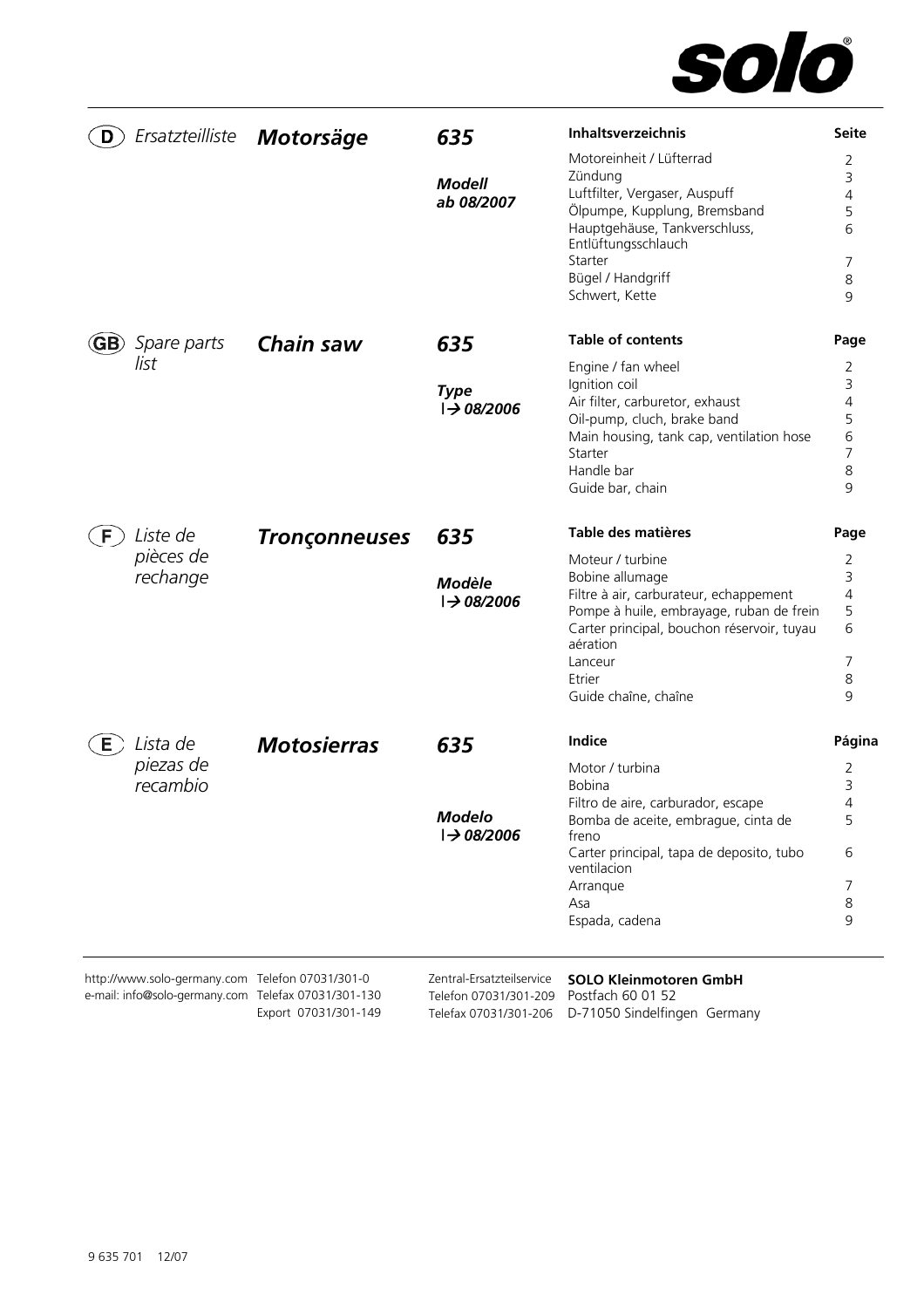



| Bild-Nr.<br>Pos.-No.<br>No.Pos.<br>Pos.-No. | Bestell-Nr.<br>Order-No.<br>No. de Cde<br>Ref.-Nr. | Menge<br>Quantity<br><b>Nombres</b><br>Cantidad | Motoreinheit / Lüfterrad      | Engine / fan<br>wheel | Moteur / turbine                  | Motor / turbina        |
|---------------------------------------------|----------------------------------------------------|-------------------------------------------------|-------------------------------|-----------------------|-----------------------------------|------------------------|
| $\mathbf{1}$                                | 22 00 198 25                                       | 1                                               | Kurbelwelle                   | Crankshaft            | Embiellage                        | Cigüenal               |
| $\overline{2}$                              | 21 00 364 25                                       | $\overline{2}$                                  | Lagerhülse 12x38,17x17 mm     | Sleeve                | Palier avec roulements            | Casquillo              |
|                                             |                                                    |                                                 | enth. $(-2, 3)$               | incl. $(-2, 3)$       | y inclus $(-2, 3)$                | incl. $(-2, 3)$        |
| 3                                           | 00 62 280                                          | $\overline{2}$                                  | O-Ring 30x3 mm <- )           | O-ring $\leftarrow$ ) | Joint torique <-)                 | Anillo $\leq$ )        |
| 4                                           | 00 54 237                                          | $\overline{2}$                                  | Wellendichtring 12x25x5 mm    | Oil seal              | Joint spy                         | Reten                  |
| 5                                           | 00 55 134                                          | $\mathbf{1}$                                    | Sicherungsring 12x1 mm        | Circlip               | Circlip                           | Anillo de seguridad    |
| 6                                           | 22 00 546                                          | 1                                               | Kolben $\varnothing$ 38 mm    | Piston                | Piston                            | Piston                 |
|                                             |                                                    |                                                 | enth. $(-8 - 8 - 8)$          | incl. $(-56 - 8)$     | y inclus $(-56 - 8)$              | incl. $(-56 - 8)$      |
| 7                                           | 20 48 386                                          | 1                                               | Kolbenring 38x1,5 mm          | Piston ring           | Segment                           | Anillo de piston       |
| $\overline{8}$                              | 00 55 278                                          | $\overline{2}$                                  | Sprengring 10x0,8 mm <- )     | $Ring < -$ )          | Circlips d'axe de piston $\leq$ ) | Anillo $\leq$ )        |
| 9                                           | 20 31 117 25                                       | 1                                               | Kolbenbolzen 10/6.5x28 mm     | Piston pin            | Axe de piston                     | <b>Bulon</b>           |
| 10                                          | 20 63 370                                          | $\overline{c}$                                  | Kurbelgehäusedichtung         | Gasket                | Joint                             | Junta                  |
| 11                                          | 20 11 863                                          | 1                                               | Nikasilzylinder Ø 38 mm       | Cylinder              | Cylindre                          | Cilindro               |
| $\overline{12}$                             | 00 15 282                                          | 1                                               | Stiftschraube M5x11 mm        | Screw                 | Goujon                            | Tornillo               |
| 14                                          | 00 55 290                                          | 1                                               | Zackenring                    | Toothed washer        | Bague                             | Anillo                 |
| 15                                          | 23 00 730                                          | 1                                               | Zündkerze RCJ6Y               | Spark plug            | Bougie                            | Bujia                  |
| 16                                          | 00 31 194                                          |                                                 | Scheibe 12x18x0,5 mm          | Washer                | Rondelle                          | Arandela               |
| $\overline{17}$                             | 60 74 650                                          |                                                 | Mitnehmerschnecke             | Activator             | Entraineur à vis                  | Activador              |
| $\overline{18}$                             | 60 42 630                                          | 1                                               | Scheibe 10x48x1 mm            | Washer                | Rondelle                          | Arandela               |
| 19                                          | 35 00 429                                          | $\mathbf{1}$                                    | Fliehkraftkupplung M10x1      | Centrifugal clutch    | Embrayage centrifugue             | Embraque centriefugal  |
|                                             |                                                    |                                                 | enth. (-> 19, 20              | incl. (-> 19, 20      | y inclus (-> 19, 20               | incl. (-> 19, 20       |
| 20                                          | 00 71 226                                          | $\overline{2}$                                  | Druckfeder 1,7x6,2x17,5 mm <- | Pressure spring <- )  | Ressort de pression <-)           | Resorte de presión <-) |
| 21                                          | 35 00 433 25                                       | 1                                               | Kupplungsglocke 3/8" spez.    | Clutch drum           | Cloche embrayage                  | Campana embrague       |
| 22                                          | 24 00 303 25                                       | $\mathbf{1}$                                    | Lüfterrad 12                  | Fan wheel             | Volant magnétique                 | Turbina                |
| 23                                          | 00 72 141                                          | $\mathbf{1}$                                    | Scheibe 9,2x18x0,7 mm         | Washer                | Rondelle                          | Arandela               |
| 24                                          | 00 20 145                                          | 1                                               | Sechskantmutter M8x1          | <b>Nut</b>            | Écrou                             | tuerca                 |
| 25                                          | 00 33 358                                          | 4                                               | Distanzrohr 8/7,6x1,2x27,5 mm | Spacer tube           | Entretoise                        | Tubo distanciador      |
| 26                                          | 00 72 140                                          | 4                                               | Scheibe 5,2x12x0,5 mm         | Spring washer         | Rondelle                          | Muelle de disco        |
| 27                                          | 00 18 340                                          | 4                                               | Zylinderschraube M5x40 mm     | Screw                 | Vis                               | Tornillo               |
| $\overline{28}$                             | 00 52 226                                          | 1                                               | Nadelkäfig 9x13x12,5 mm       | Needle sleeve         | Douille                           | Casquillo              |
| 29                                          | 00 31 425                                          | 1                                               | Scheibe 8x14x0,5 mm           | Washer                | Rondelle                          | Arandela               |
| 30                                          | 21 00 922                                          | $\mathbf{1}$                                    | Motor komplett                | Engine                | Moteur                            | Motor                  |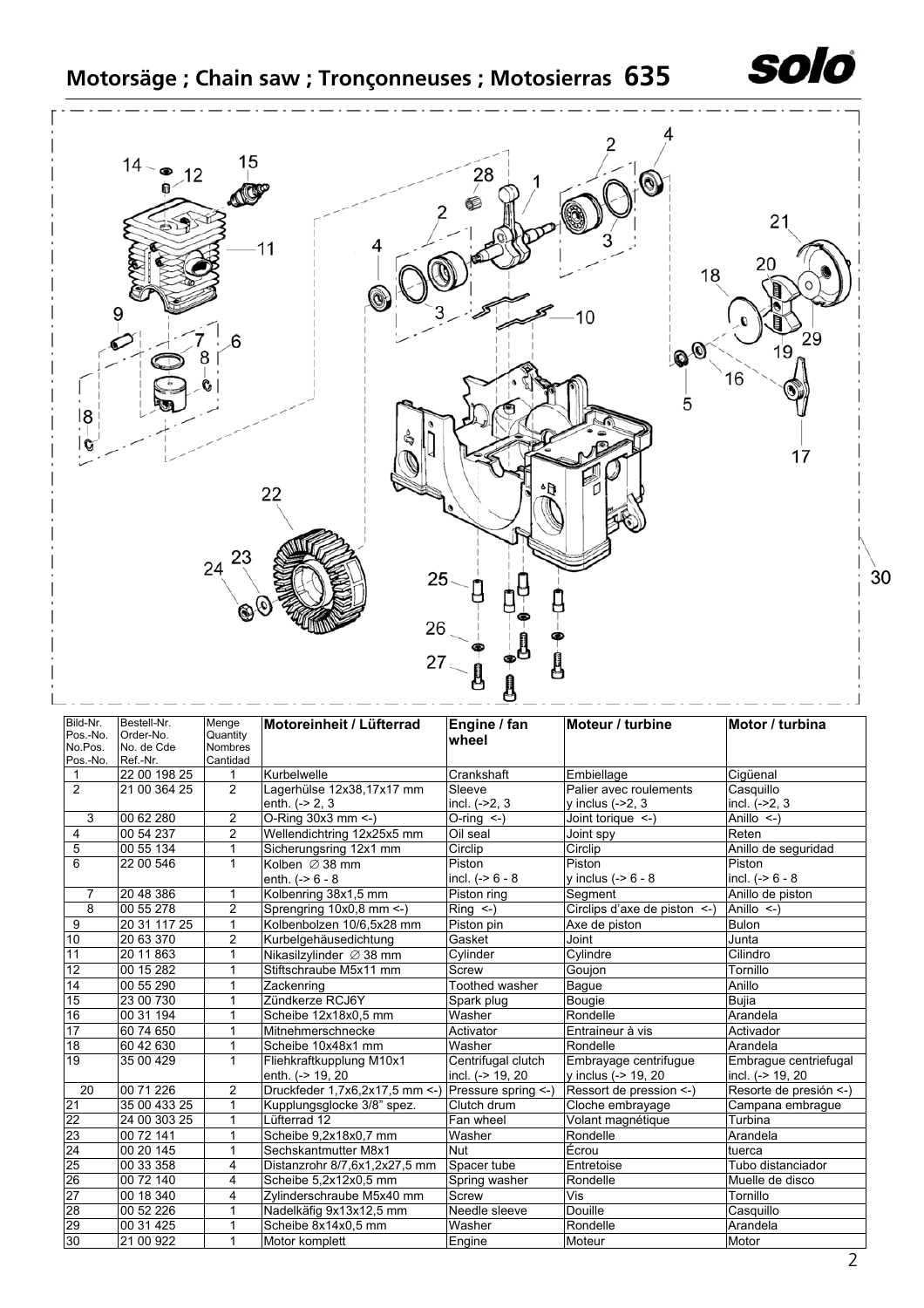



| Bild-Nr. | Bestell-Nr. | Menge          | <b>Zündung</b>             | Ignition coil        | <b>Bobine allumage</b> | <b>Bobina</b>    |
|----------|-------------|----------------|----------------------------|----------------------|------------------------|------------------|
| Pos.-No. | Order-No.   | Quantity       |                            |                      |                        |                  |
| No.Pos.  | No. de Cde  | <b>Nombres</b> |                            |                      |                        |                  |
| Pos.-No. | Ref.-Nr.    | Cantidad       |                            |                      |                        |                  |
|          | 23 00 853   |                | Zündmodul,                 | Ignition module      | Bobine d'allumage      | <b>Bobina</b>    |
| 5        | 00 72 148   | 4              | Sicherungsscheibe 4 mm     | Washer               | Rondelle               | Disco de tension |
|          | 00 18 327   | 2              | Zylinderschraube M4x20 mm  | Screw                | Vis                    | Tornillo         |
| 8        | 00 30 101   |                | Scheibe 4.3 mm             | Washer               | Rondelle               | Arandela         |
| 12       | 00 84 736   |                | Kabel; Masse + Kurzschluss | Cable; ground +      | Câbles court-circuit   | Cable; de masa + |
|          |             |                |                            | shortcircuit         |                        | interrupor       |
| 13       | 00 66 455   |                | Kabelband 98x2,5 mm        | Cable band           | Serre-câble            | Cinta de cable   |
| 14       | 23 00 730   |                | Zündkerze WSR6F200         | Spark plug           | Bougie                 | Bujia            |
|          |             |                | <b>BOSCH</b>               |                      |                        |                  |
| 15       | 00 84 477   |                | Kurzschluss-Schalter       | Short circuit button | Interrupteur           | Interruptor      |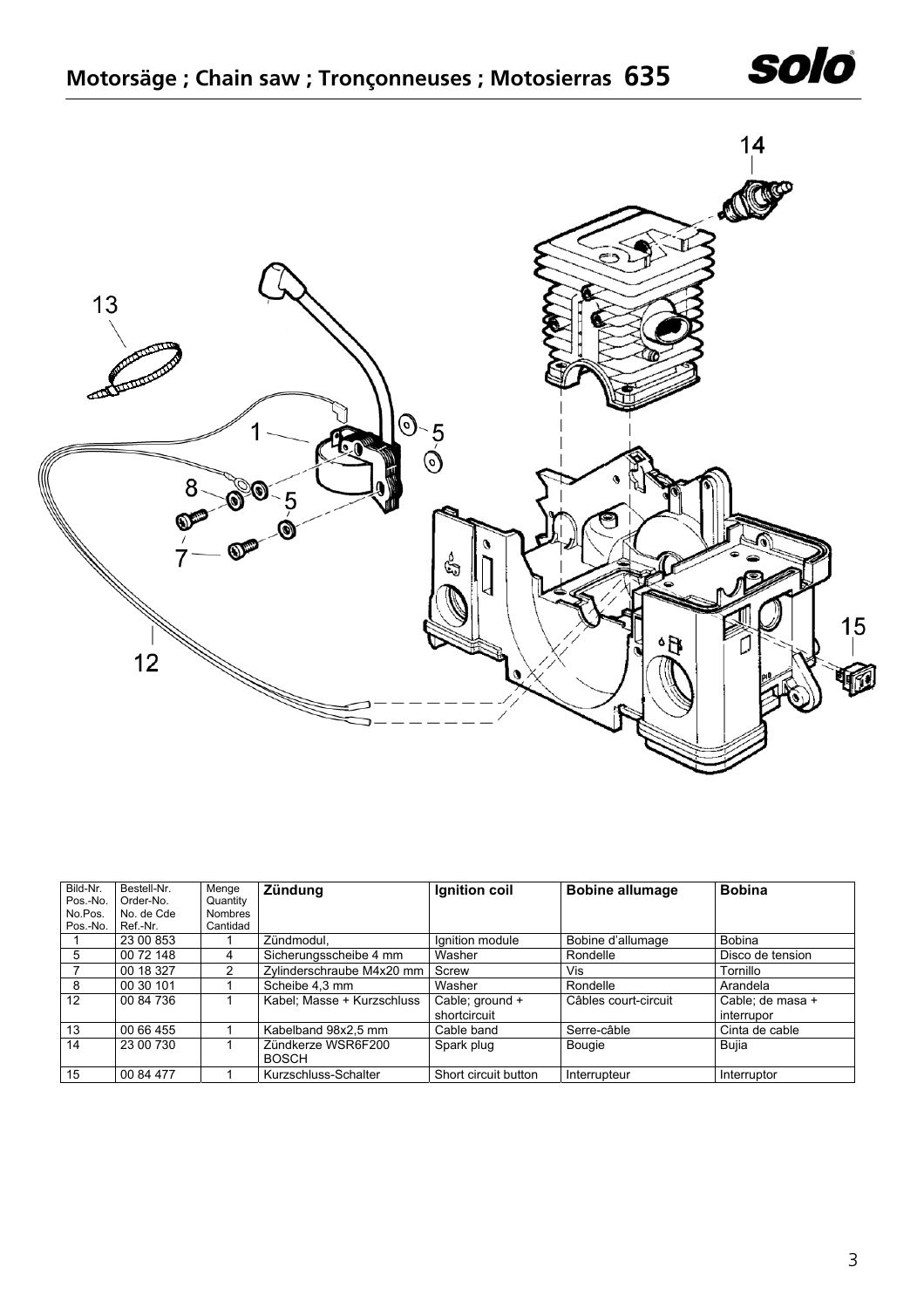





| Kit de réparation - Carburateur  |
|----------------------------------|
| Juego de reparacion - Carburador |
|                                  |

| Bild-Nr.            | Bestell-Nr.            | Menge                      | Luftfilter, Vergaser,         | Air filter,            | Filtre à air,           | Filtro de aire,       |
|---------------------|------------------------|----------------------------|-------------------------------|------------------------|-------------------------|-----------------------|
| Pos.-No.            | Order-No.              | Quantity                   | <b>Auspuff</b>                | carburetor,            | carburateur.            | carburador, escape    |
| No.Pos.<br>Pos.-No. | No. de Cde<br>Ref.-Nr. | <b>Nombres</b><br>Cantidad |                               | exhaust                | echappement             |                       |
|                     | 00 71 153              | $\overline{2}$             | Federring 20                  | Spring ring            | Baque ressort           | Resorte               |
| $\overline{2}$      | 23 00 779              | $\mathbf{1}$               | Vergaserstutzen               | Manifold               | Bride d'admission       | Brida carburador      |
|                     |                        |                            | enth. $(-2 - 5)$              | incl. $(-2 - 5)$       | y inclus $(-2 - 5$      | incl. $(-2 - 5)$      |
| 4                   | 00 64 319              | 1                          | Schlauch 5x1,5                | Hose                   | Tuyau                   | Tubo                  |
| $\overline{5}$      | 60 63 322              | 1                          | Verbindungsschlauch <- )      | Hose connection <-)    | Raccord admission <-)   | Tubo $\leq$ )         |
| 6                   | 25 00 636 02           | 1                          | Auspuff                       | Exhaust                | Echappement             | Escape                |
| $\overline{7}$      | 20 42 636              | 1                          | Isolierblech                  | <b>Isolation</b> plate | Tôle                    | Chapa                 |
| 9                   | 06 10 458              | 1                          | Auspuff/Vergaser Dichtung Set | Gasket set             | Pochette de joints pot  | Juego de juntas       |
|                     |                        |                            |                               |                        | d'échappem./carburateur |                       |
| 10                  | 00 18 379              | 2                          | Vierkantschraube M5x72,2 mm   | Screw                  | Vis                     | Tornillo              |
| 11                  | 00 28 137              | $\overline{2}$             | Sechskantmutter M5            | <b>Nut</b>             | Écrou frein m5          | Tuerca                |
| $\overline{12}$     | 00 72 144              | 2                          | Sicherungsscheibe 5 mm        | Tension washer         | Rondelle de tension     | Arandela elastica     |
| 13                  | 00 72 140              | $\overline{2}$             | Scheibe 5,2x12x0,5 mm         | Spring washer          | Rondelle                | Muelle de disco       |
| 14                  | 23 00 839 10           |                            | Vergaser, WT-724A D-CUT       | Carburetor             | Carburateur             | Carburador            |
| 15                  | 60 74 962 25           | 1                          | Filtergehäuse                 | Filter housing         | Boîtier du filtre à air | Caja de filtro        |
| 16                  | 20 48 387              | 1                          | Fiterplatte                   | Filter plate           | Plaque de filtre        | Placa de filtro       |
| 17                  | 20 48 385              | 1                          | Filterschaumplatte            | Filter plate           | Plaque de filtre        | Placa de filtro       |
| 18                  | 00 72 144              | 2                          | Sicherungsschreibe 5 mm       | Circlip                | Rondelle crantée        | Anillo circlip        |
| 19                  | 00 18 382              | $\overline{2}$             | Linsenschraube 5x55 mm        | Screw                  | Vis                     | Tornillo              |
| 20                  | 00 18 274              | 1                          | Linsenschraube 5x16 mm        | Screw                  | Vis                     | Tornillo              |
| 24                  | 60 74 637 25           | 1                          | Chokehebel                    | Choke lever            | Levier starter          | Juego palanca         |
| 25                  | 60 74 638              | $\mathbf{1}$               | Stift Halbgas                 | Pin                    | Goujon                  | Perno                 |
| 26                  | 20 36 400              | 1                          | Gasgestänge                   | Throttle linkage       | Tringle                 | Varilla de gas        |
| $\overline{27}$     | 00 18 274              | $\overline{c}$             | Linsenschraube 5x16 mm        | Screw                  | Vis                     | Tornillo              |
| 30                  | 05 10 984              | 1                          | Reparatursatz - Vergaser      | Repair-kit -           | Kit de réparation -     | Juego de reparacion - |
|                     |                        |                            |                               | carburetor             | carburateur             | carburador            |
| 31                  | 05 10 985              | 1                          | Dichtsatz - Vergaser          | Gasket-kit -           | Pochette de joints -    | Juego de juntas -     |
|                     |                        |                            |                               | carburetor             | carburateur             | carburador            |

solo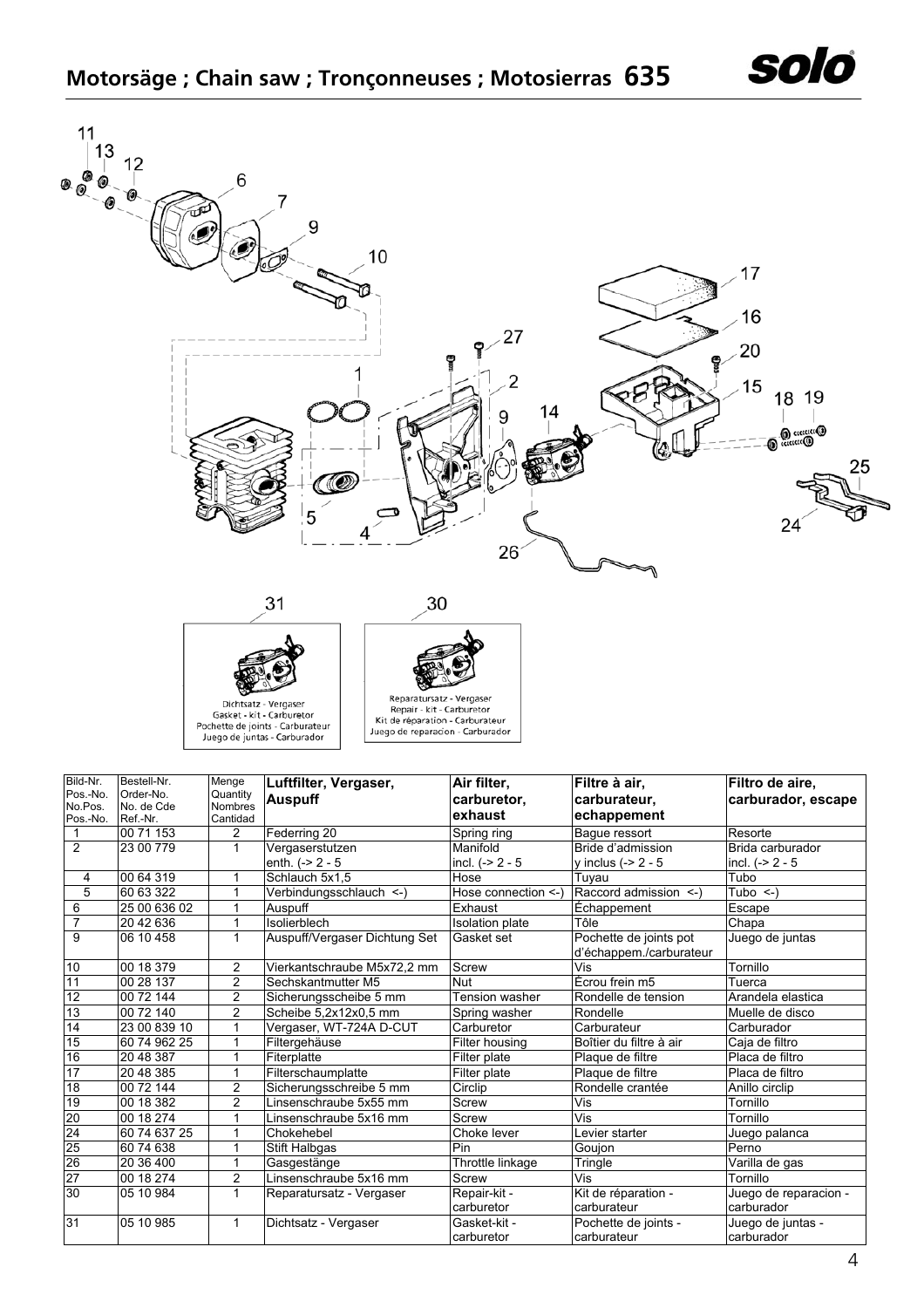



| Bild-Nr.            | Bestell-Nr.             | Menge               | Ölpumpe, Kupplung,                            | Oil-pump, cluch,                           | Pompe à huile,                                    | Bomba de aceite,                              |
|---------------------|-------------------------|---------------------|-----------------------------------------------|--------------------------------------------|---------------------------------------------------|-----------------------------------------------|
| Pos.-No.<br>No.Pos. | Order-No.<br>No. de Cde | Quantity            | <b>Bremsband</b>                              | brake band                                 | embrayage, ruban                                  | embrague, cinta de                            |
| Pos.-No.            | Ref.-Nr.                | Nombres<br>Cantidad |                                               |                                            | de frein                                          | freno                                         |
|                     | 00 55 134               | 1                   | Sicherungsring 12x1 mm                        | Circlip                                    | Circlip                                           | Anillo de seguridad                           |
| $\overline{2}$      | 00 31 194               | 1                   | Scheibe 12x18x0.5 mm                          | Washer                                     | Rondelle                                          | Arandela                                      |
| 3                   | 60 42 630               | $\mathbf{1}$        | Scheibe 10x48x1 mm                            | Washer                                     | Rondelle                                          | Arandela                                      |
| $\overline{4}$      | 35 00 429               | 1                   | Fliehkraftkupplung M10x1<br>enth. $(-> 4, 5)$ | Centrifugal clutch<br>incl. $(-)(-2)$ 4, 5 | Embrayage centrifugue<br>y inclus $(-)(-2, 4, 5)$ | Embraque centriefugal<br>incl. $(-)(-2)$ 4, 5 |
| 5                   | 00 71 226               | $\overline{2}$      | Druckfeder 1,7x6,2x17,5 mm <- )               | Pressure spring <-)                        | Ressort de pression <-                            | Resorte de presión <-)                        |
| 6                   | 35 00 433 25            | 1                   | Kupplungsglocke 3/8" spez.                    | Clutch drum                                | Cloche embrayage                                  | Campana embrague                              |
| $\overline{7}$      | 00 31 333               | 1                   | Scheibe 8,1x32x1,5 mm                         | Washer                                     | Rondelle                                          | Arandela                                      |
| $\overline{8}$      | 00 55 216               | 1                   | Sicherungsscheibe 6 mm                        | Safety washer                              | Circlip                                           | Seguro                                        |
| $\overline{9}$      | 62 00 133 25            | 1                   | <b>Bremsband</b>                              | Brake band                                 | Ruban de frein                                    | Cinta de freno                                |
| 10                  | 00 70 254               | 1                   | Druckfeder 1,6x10,2x56                        | Spring                                     | Ressort                                           | Resorte                                       |
| 11                  | 63 00 208 25            | $\mathbf{1}$        | Verstellung                                   | Brake linkage                              | Poussoir ressort frein                            | Varilla                                       |
| 12                  | 63 00 175 25            | $\mathbf{1}$        | <b>Druckblech</b>                             | Pressure plate                             | Levier de blocage frein<br>de chaîne              | Chapa de presión                              |
| 13                  | 00 70 301               | 1                   | Druckfeder 1,5x7x18,5                         | Pressure spring                            | Ressort de pression                               | Resorte                                       |
| 14                  | 60 74 960               | $\mathbf{1}$        | Bremsbandabdeckung                            | Brake band cover                           | Recouvrement frein de<br>chaîne                   | Chapa cinta de freno                          |
| 15                  | 00 18 361               | 3                   | Linsenschraube 5x12 mm                        | Screw                                      | Vis                                               | Tornillo                                      |
| 16                  | 61 00 454               | $\mathbf{1}$        | Schwertabdeckung<br>enth. (-> 16, 17          | Chain quard<br>incl. (-> 16, 17            | Carter de chaîne<br>y inclus (-> 16, 17           | Cubierta espada<br>incl. (-> 16, 17           |
| 17                  | 60 31 993               | $\overline{2}$      | Distanzbuchse <-)                             | Distance sleeve <-)                        | Entretoise <-)                                    | Casquillo <-)                                 |
| 18                  | 00 20 214               | $\overline{2}$      | Sechskantmutter M8                            | <b>Nut</b>                                 | Écrou                                             | Tuerca                                        |
| 19                  | 06 10 462               | $\mathbf{1}$        | Ölpumpe Set                                   | Oil pump set                               | Kit pompe à hulle                                 | Juego bomba                                   |
|                     |                         |                     | enth. (-> 19, 20                              | incl. (-> 19, 20                           | y inclus (-> 19, 20                               | incl. (-> 19, 20                              |
| 20                  | 60 74 650               | 1                   | Mitnehmerschnecke <-)                         | Activator <- )                             | Entraineur à vis <-)                              | Activador <-)                                 |
| 21                  | 00 18 361               | 1                   | Linsenschraube 5x12 mm                        | Screw                                      | Vis                                               | Tornillo                                      |
| $\frac{22}{29}$     | 60 63 334               | 1                   | <b>Ölschlauch</b>                             | Oil hose                                   | Tuyau d' huile                                    | Tubo de aceite                                |
|                     | 00 31 425               | 1                   | Scheibe 8x14x0,5 mm                           | Washer                                     | Rondelle                                          | Arandela                                      |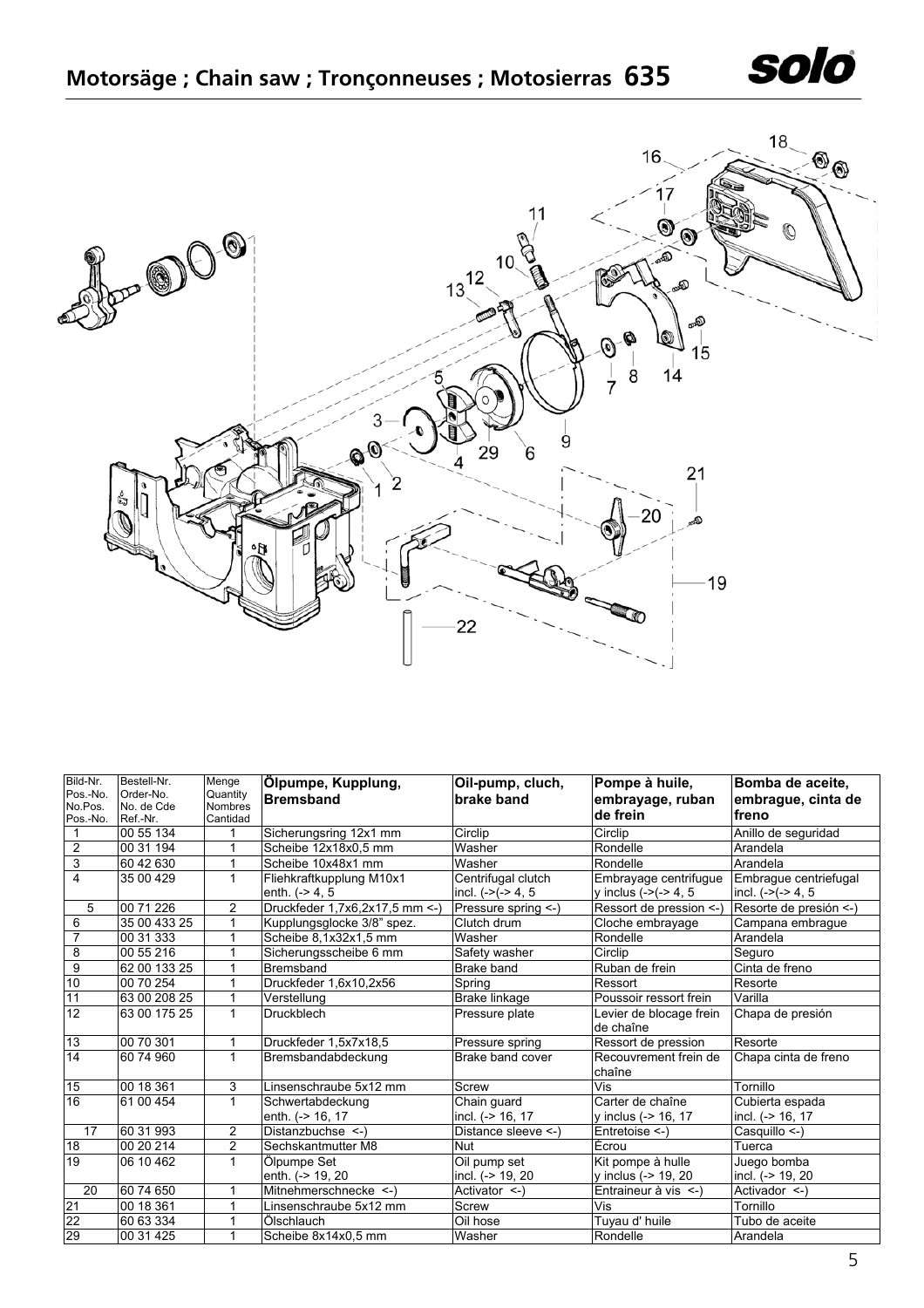

## **Motorsäge ; Chain saw ; Tronçonneuses ; Motosierras 635**



| Bild-Nr.        | Bestell-Nr.  | Menge               | Hauptgehäuse,                        |                                   | Main housing, tank Carter principal, bouchon Carter principal,    |                                            |
|-----------------|--------------|---------------------|--------------------------------------|-----------------------------------|-------------------------------------------------------------------|--------------------------------------------|
| Pos.-No.        | Order-No.    | Quantity            | Tankverschluss,                      | cap, ventilation                  | réservoir, tuyau aération                                         | tapa de deposito,                          |
| No.Pos.         | No. de Cde   | Nombres             | Entlüftungsschlauch                  | hose                              |                                                                   | tubo ventilacion                           |
| Pos.-No.        | Ref.-Nr.     | Cantidad            |                                      |                                   |                                                                   |                                            |
| $\mathbf{1}$    | 61 00 452    | 1                   | Hauptgehäuse<br>enth. $(-2) - 1 - 8$ | Main housing<br>incl. $(-21 - 8)$ | Carter principal<br>$v$ inclus $(-21 - 8$                         | Carter principal<br>incl. $(-21 - 8)$      |
|                 |              |                     |                                      |                                   |                                                                   | Tubo distanciador                          |
| 2<br>3          | 00 33 358    | 4<br>$\overline{2}$ | Distanzrohr 8/7,6x1,2x27,5 mm        | Spacer tube                       | Entretoise                                                        |                                            |
|                 | 00 18 380    |                     | Stiftschraube M8x19 mm               | Screw                             | Vis                                                               | Tornillo                                   |
| $\overline{4}$  | 00 40 188    | 1                   | Zylinderstift 5 H8x14 mm             | Pin                               | Goujon cyl.                                                       | Pasador cil.                               |
| $\overline{6}$  | 00 64 320    | $\mathbf{1}$        | Kaftstoffschlauch                    | Fuel hose                         | Tuyau                                                             | Tubo                                       |
| 7               | 00 73 297    | 1                   | Schlauchöse                          | Tube eye                          | Oiellet de tuyau                                                  | Ojete de tubo                              |
| $\overline{8}$  | 27 00 135    | $\mathbf{1}$        | Filter Benzinsucher                  | Fuel pick-up                      | Crépine d'essence                                                 | Filtro gasolina                            |
| 9               | 27 00 434    | $\mathbf{1}$        | Entlüftungsschlauch kompl.           | <b>Ventilation hose</b><br>compl. | Tuyau aération compl.                                             | Tubo ventilacion<br>compl.                 |
| 13              | 27 00 348    | $\mathbf{1}$        | Tankverschluss, Benzin               | Tank cap                          | Bouchon réservoir                                                 | Tapa de deposito                           |
|                 |              |                     | enth. (-> 13, 14                     | incl. (-> 13, 14                  | y inclus (-> 13, 14                                               | incl. (-> 13, 14                           |
| 14              | 00 62 146    | 1                   | O-Ring 29,82x2,62 mm <- )            | $O$ -ring $\leq$ -)               | Joint torique <-)                                                 | Anillo $\leq$ )                            |
| 15              | 27 00 326    | $\mathbf{1}$        | Tankverschluss, Öl                   | Oil tank cap                      | Bouchon réservoir huile                                           | Tapa de deposito                           |
|                 |              |                     | enth. (-> 15, 16                     | incl. (-> 15, 16                  | y inclus (-> 15, 16                                               | incl. (-> 15, 16                           |
| 16              | 00 62 147    | $\mathbf{1}$        | O-Ring 25,3x2,4 mm <- )              | $O-ring <$                        | Joint torique <-)                                                 | Anillo <-)                                 |
| 17              | 27 00 432    | $\mathbf{1}$        | Belüftungsteil Öltank                |                                   | Ventilation part oil tank Soupape d'aération réservoir<br>d'huile | Pieza de ventilacion<br>deposito de aceite |
| 18              | 00 72 140    | 4                   | Scheibe 5,2x12x0,5 mm                | Spring washer                     | Rondelle                                                          | Muelle de disco                            |
| 19              | 00 18 340    | 4                   | Zylinderschraube M5x40 mm            | Screw                             | Vis                                                               | Tornillo                                   |
| 20              | 00 84 477    | 1                   | Kurzschluss-Schalter                 | Short circuit button              | Interrupteur                                                      | Interruptor                                |
| 21              | 00 69 841    | 1                   | Selbstklebeschild "STOP"             | Sticker "STOP"                    | Autocollant "STOP"                                                | Placa "STOP"                               |
|                 | 00 73 381    | 1                   | Drehfeder 1,3x7,1 mm                 | Torsion spring                    | Ressort                                                           | Resorte                                    |
| $\frac{22}{23}$ | 60 74 960    | 1                   | Bremsbandabdeckung                   | Brake band cover                  | Recouvrement frein de chaîne                                      | Chapa cinta de freno                       |
| 24              | 00 18 361    | 3                   | Linsenschraube 5x12 mm               | Screw                             | $\overline{\mathsf{Vis}}$                                         | Tornillo                                   |
| 25              | 61 00 454    | $\mathbf{1}$        | Schwertabdeckung                     | Chain guard                       | Carter de chaîne                                                  | Cubierta espada                            |
|                 |              |                     | enth. (-> 25, 26                     | incl. (-> 25, 26                  | y inclus (-> 25, 26                                               | incl. (-> 25, 26                           |
| 26              | 60 31 993    | 2                   | Distanzbuchse <- )                   | Distance sleeve <- )              | Entretoise <-)                                                    | Casquillo <-)                              |
| 27              | 00 20 214    | 2                   | Sechskantmutter M8                   | <b>Nut</b>                        | Écrou                                                             | Tuerca                                     |
| 28              | 61 00 468    | $\mathbf{1}$        | <b>Haube</b>                         | Cover                             | Couvercle                                                         | Cubierta                                   |
|                 |              |                     | enth. (-> 28 - 34                    | incl. (-> 28 - 34                 | v inclus (-> 28 - 34                                              | incl. (-> 28 - 34                          |
| 29              | 00 11 302 25 | $\mathbf{1}$        | Haubenschraube M5x12 mm              | Screw                             | Vis                                                               | Tornillo                                   |
| 30              | 60 42 826    | $\mathbf{1}$        | Isolierfolie                         | Isolating foil                    | Feuille isolatrice                                                | Laminilla                                  |
| 31              | 00 68 220    | 1                   | Selbstklebeschild "Gehörschutz"      | <b>Sticker</b>                    | Autocollant                                                       | Adhesivo                                   |
| 32              | 00 68 373    | 1                   | Selbstklebeschild "SOLO 635"         | <b>Sticker</b>                    | Autocollant                                                       | Adhesivo                                   |
| 33              | 00 68 370    | $\mathbf{1}$        | Selbstklebeschild "Choke"            | Sticker "Choke"                   | Autocollant "Choke"                                               | Adhesivo "Choke"                           |
| 34              | 60 74 300    | $\mathbf{1}$        | Verschlussstopfen <- )               | $Plug \leftarrow$                 | Bouchon<-)                                                        | Tapon<-)                                   |
| 35              | 00 61 342    | 1                   | Klebefilz                            | Felt                              | Feutre                                                            | Fieltro                                    |
| 36              | 00 64 467    | 2                   | Schlauch 3x1,5x15mm                  | Hose                              | Tuyau                                                             | Tubo                                       |
| $\overline{37}$ | 00 44 134    | 1                   | Niet                                 | Rivet                             | Rivet                                                             | Remache                                    |
| 38              | 00 44 133    | $\mathbf{1}$        | Niet                                 | Rivet                             | Rivet                                                             | Remache                                    |
|                 |              |                     |                                      |                                   |                                                                   |                                            |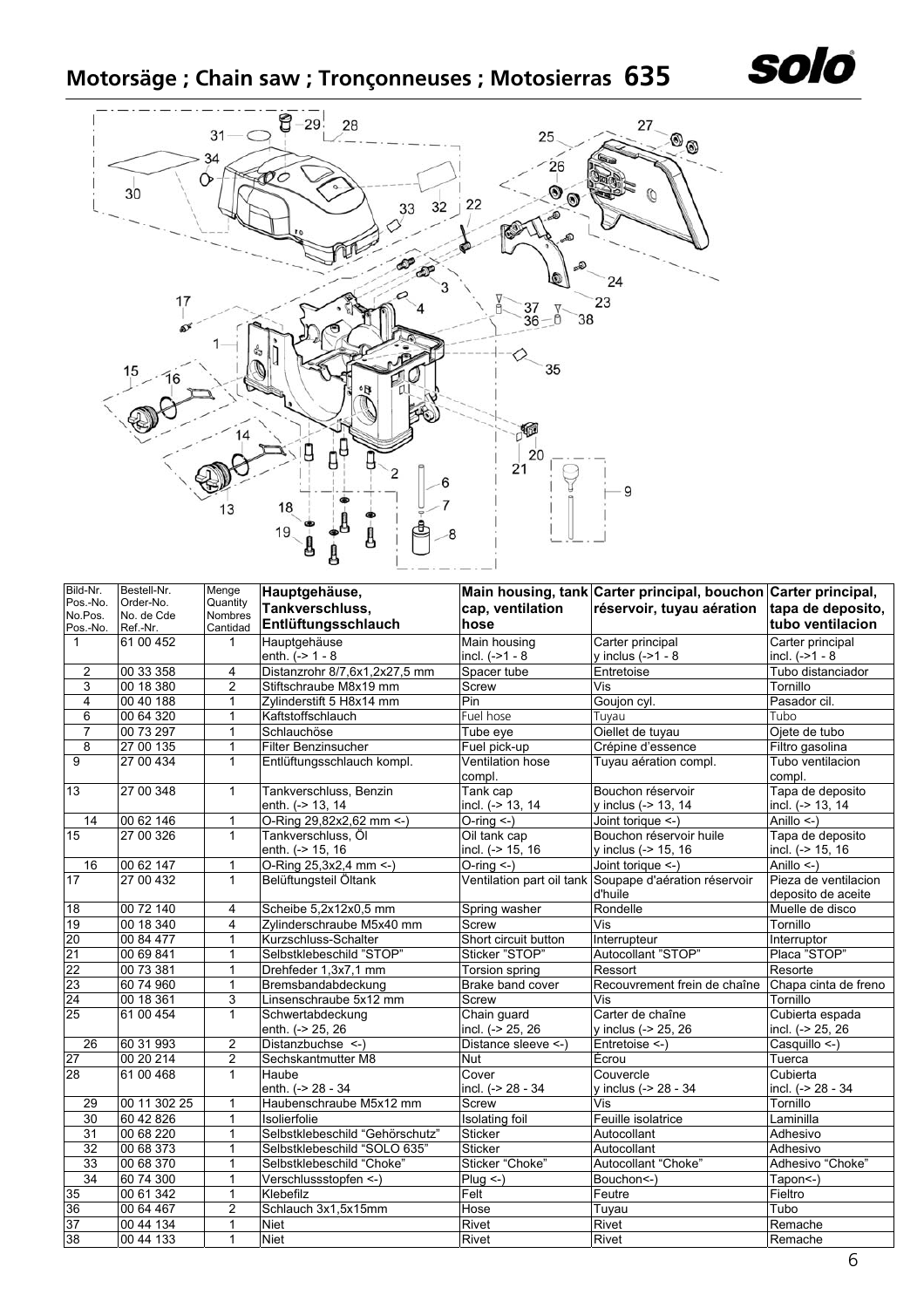



| Bild-Nr. | Bestell-Nr.  | Menge          | <b>Starter</b>          | Starter              | Lanceur                | <b>Arrangue</b>        |
|----------|--------------|----------------|-------------------------|----------------------|------------------------|------------------------|
| Pos.-No. | Order-No.    | Quantity       |                         |                      |                        |                        |
| No.Pos.  | No. de Cde   | <b>Nombres</b> |                         |                      |                        |                        |
| Pos.-No. | Ref.-Nr.     | Cantidad       |                         |                      |                        |                        |
|          | 26 00 303    |                | Starter LL, kompl., rot | Starter compl., red  | Lanceur compl., rouge  | Arrangue compl., rojo  |
|          |              |                | enth. $(-> 1 - 11)$     | incl. (->1 - 11      | y inclus $(-2 1 - 11)$ | incl. $(-2)$ 1 - 11    |
| 2        | 21 00 645    |                | Startergehäuse, rot     | Starter housing, red | Carter lanceur, rouge  | Caja de arranque, rojo |
| 3        | 26 00 283    |                | Federkassette LL        | Spring cassette      | Ressort de lanceur     | Caja de resorte        |
| 4        | 20 74 137 25 |                | Seilrolle LL            | Rope pulley          | Poulie                 | Roldana                |
| 5        | 00 63 170 25 |                | Starterseil             | Starter rope         | Corde de lanceur       | Cuerda de arrangue     |
| 6        | 20 74 135    |                | Starterklinke           | Starter pawl         | Cliquet de lanceur     | Tringuete              |
|          | 20 74 136    |                | Kulisse                 | Template             | Coulisse               | Colisa                 |
| 8        | 00 31 425    |                | Scheibe 8x14x0.5 mm     | Washer               | Rondelle               | Arandela               |
| 9        | 00 73 417    |                | Federstecker 1,4        | Spring plug          | Goupille beta          | Enchufe                |
| 10       | 20 74 570    |                | Startergriff            | Starter grip         | Poignée lanceur        | Empunadura arrangue    |
| 11       | 00 69 889    |                | SKS "SOLO" <- )         | Decal $\le$ -)       | Autocollant <-)        | Etiqueta <-)           |
| 12       | 00 18 274    | 2              | Linsenschraube 5x16 mm  | Screw                | Vis                    | Tornillo               |
| 13       | 00 18 257    |                | Linsenschraube 5x25 mm  | Screw                | Vis                    | Tornillo               |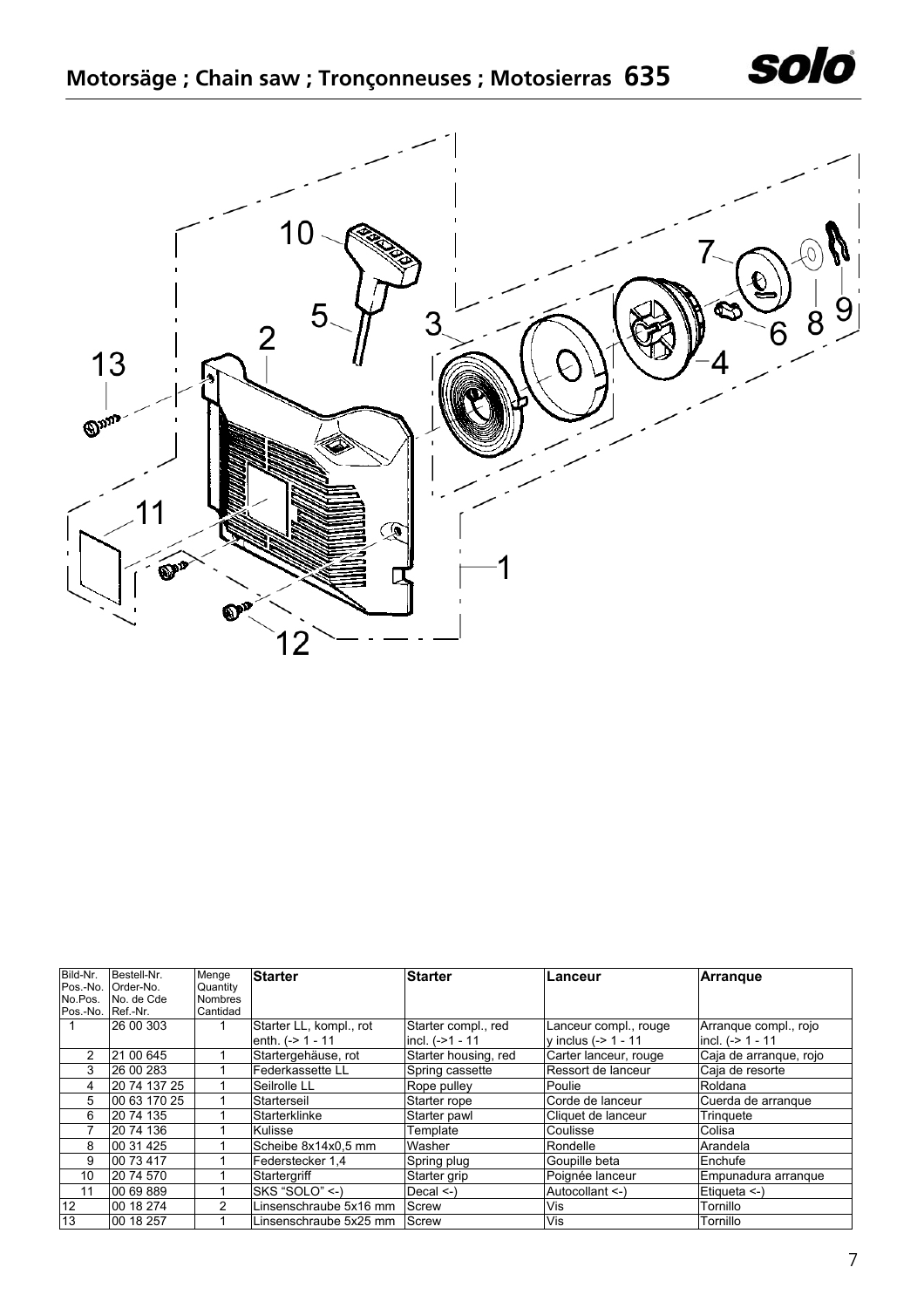

| Bild-Nr. | Bestell-Nr.  | Menge          | <b>Bügel / Handgriff</b>   | <b>Handle bar</b>      | Etrier                 | Asa                |
|----------|--------------|----------------|----------------------------|------------------------|------------------------|--------------------|
| Pos.-No. | Order-No.    | Quantity       |                            |                        |                        |                    |
| No.Pos.  | No. de Cde   | <b>Nombres</b> |                            |                        |                        |                    |
| Pos.-No. | Ref.-Nr.     | Cantidad       |                            |                        |                        |                    |
|          | 61 00 388    |                | Griffgehäuse kompl.,       | Handle housing compl., | Poignée étrier, compl. | Carter compl.,     |
|          |              |                | enth. $(-> 1 - 9$          | incl. $(-21 - 9)$      | y inclus $(-> 1 - 9$   | incl. $(-> 1 - 9$  |
| 3        | 00 94 294    |                | Puffer 4.2/12x4/15.3       | Buffer                 | Butée caoutchouc       | Tope               |
| 4        | 60 74 968    |                | Sicherungshebel            | Safety lever           | Levier de sécurité     | Palanca seguridad  |
| 5        | 60 74 967    |                | Gashebel                   | Gas lever              | Levier des gaz         | Palanca de gas     |
| 6        | 00 73 419    |                | Schenkelfeder              | Spring                 | Ressort                | Resorte            |
|          | 60 74 969 25 |                | Griffschale                | Grip cup               | Couvercle de poignée   | Cascara            |
| 8        | 60 63 181    |                | Gummi-Element 11,5x14x19,8 | Rubber element         | Silent bloc            | Elemento de goma   |
| 9        | 00 18 356    | $\overline{2}$ | Linsenschraube 4x20 <-)    | $Screw < -$            | $Vis < -$              | Tornillo <-)       |
| 10       | 00 73 397    | 3              | Dämpfungsfeder 2,5x13,5x33 | Spring                 | Ressort amortisseur    | Resorte            |
| 11       | 00 18 361    | 6              | Linsenschraube 5x12 mm     | Screw                  | Vis                    | Tornillo           |
| 12       | 60 73 642 25 |                | Handschutz                 | Hand protection        | Protection de main     | Proteccion de mano |
| 13       | 00 42 306    |                | Paßhülse 7/5.3x9.5         | Sleeve                 | <b>Douille</b>         | Casquillo          |
| 14       | 00 72 140    |                | Scheibe 5,2x12x0,5 mm      | Spring washer          | Rondelle               | Muelle de disco    |
| 15       | 00 30 108    |                | Scheibe 5,3 mm             | Washer                 | Rondelle               | Arandela           |
| 16       | 00 18 257    |                | Linsenschraube 5x12 mm     | Screw                  | Vis                    | Tornillo           |
| 17       | 60 32 669    |                | Schaltbolzen M4x32,1 mm    | Shift bolt             | Axe commande           | <b>Bulon</b>       |
| 18       | 00 28 118    |                | Sechskantmutter M4         | <b>Nut</b>             | Écrou                  | Tuerca             |